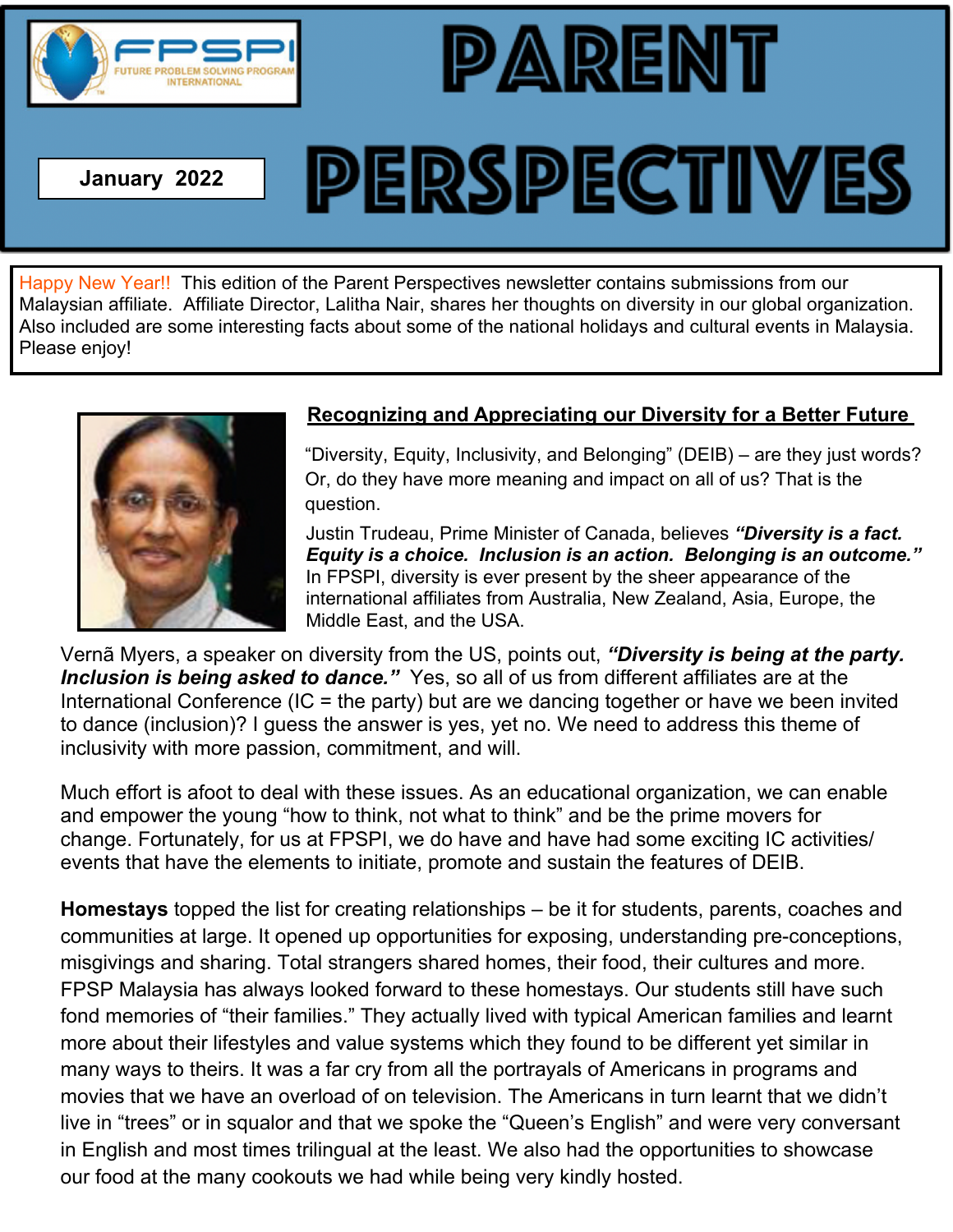Our students had such exciting times sharing and exchanging ideas and information with friends and community of the host family, along with other FPSers. There is no tradeoff for this. Our three years of homestays in lowa led to the implementation of the first multi-national CmPS team project RADICAL between FPSP Malaysia and Decorah High School. We, FPSPI, need to work to bring Homestays back to the pre-IC activities. They were such eye openers and hopefully can continue to be an integral part of the inclusion and belonging process.

The other equally great activities are the **variety show**, the **memento exchange**, the **social**, and the "buddy-up" events. The variety show is such a fun platform to showcase the variety of cultures and talents. The best part of this is the invitation to other affiliates to be included and be part of the other affiliate's act. The comradeship and bonding created is beyond words. As the AD for FPSP Malaysia, I have cherished these experiences with my teams for more than 12 years until we had to go virtual. Every year the teams look forward to presenting their acts and participating in the various cultural presentations from affiliates all over the world.

The memento exchange is a splendid pathway to breaking ice and communicating with each other. The excitement of receiving mementos, unique to each affiliate, may start conversations. While the social and buddy-up system are invaluable in their objectives, more needs to be done to make them relevant and feasible

As a program that encourages and envisions a more positive future for the young, let us have the will to innovate and find ways to enable and empower the young through some of these existing platforms, as well as to become ambassadors of and for DEIB..





Students enjoying the memento exchange at the International Conference!